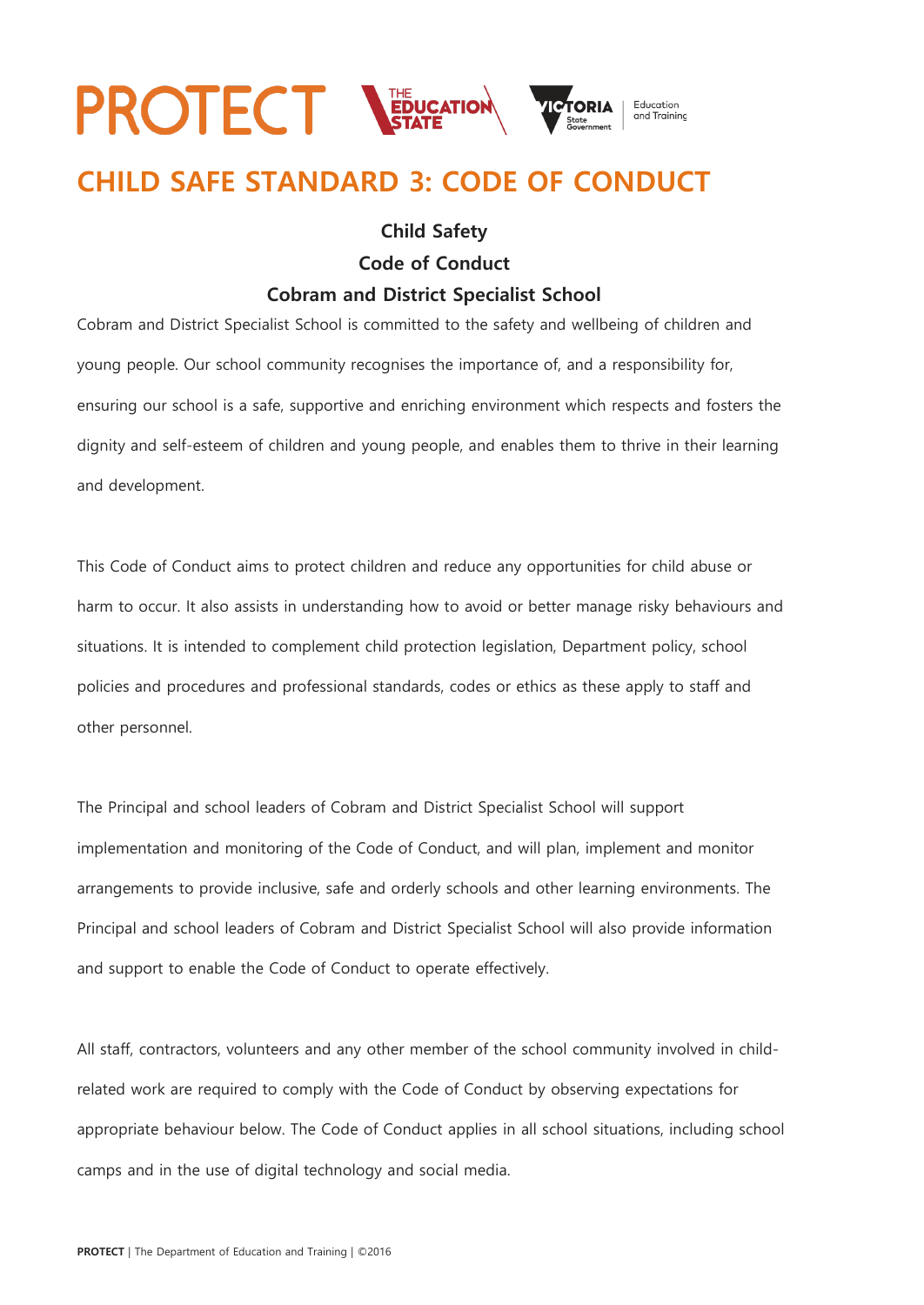#### **Acceptable behaviours**

As staff, volunteers, contractors, and any other member of the school community involved in childrelated work individually, we are responsible for supporting and promoting the safety of children by:

- upholding the school's statement of commitment to child safety at all times Include and adhering to the school's child safe policy
- treating students and families in the school community with respect both within the school environment and outside the school environment as part of normal social and community activities
- listening and responding to the views and concerns of students, particularly if they are telling you that they or another child has been abused or that they are worried about their safety/the safety of another child
- promoting the cultural safety, participation and empowerment of Aboriginal and Torres Strait Islander students
- promoting the cultural safety, participation and empowerment of students with culturally and/or linguistically diverse backgrounds
- promoting the safety, participation and empowerment of vulnerable students and those with a disability
- reporting any allegations of child abuse or other child safety concerns to the school's leadership and welfare
- understanding and complying with all reporting or disclosure obligations (including mandatory reporting) as they relate to protecting children from harm or abuse.
- if child abuse is suspected, ensuring as quickly as possible that the student(s) are safe and protected from harm.

#### **Unacceptable behaviours**

As staff, volunteers, contractors, and any other member of the school community involved in childrelated work we must not: